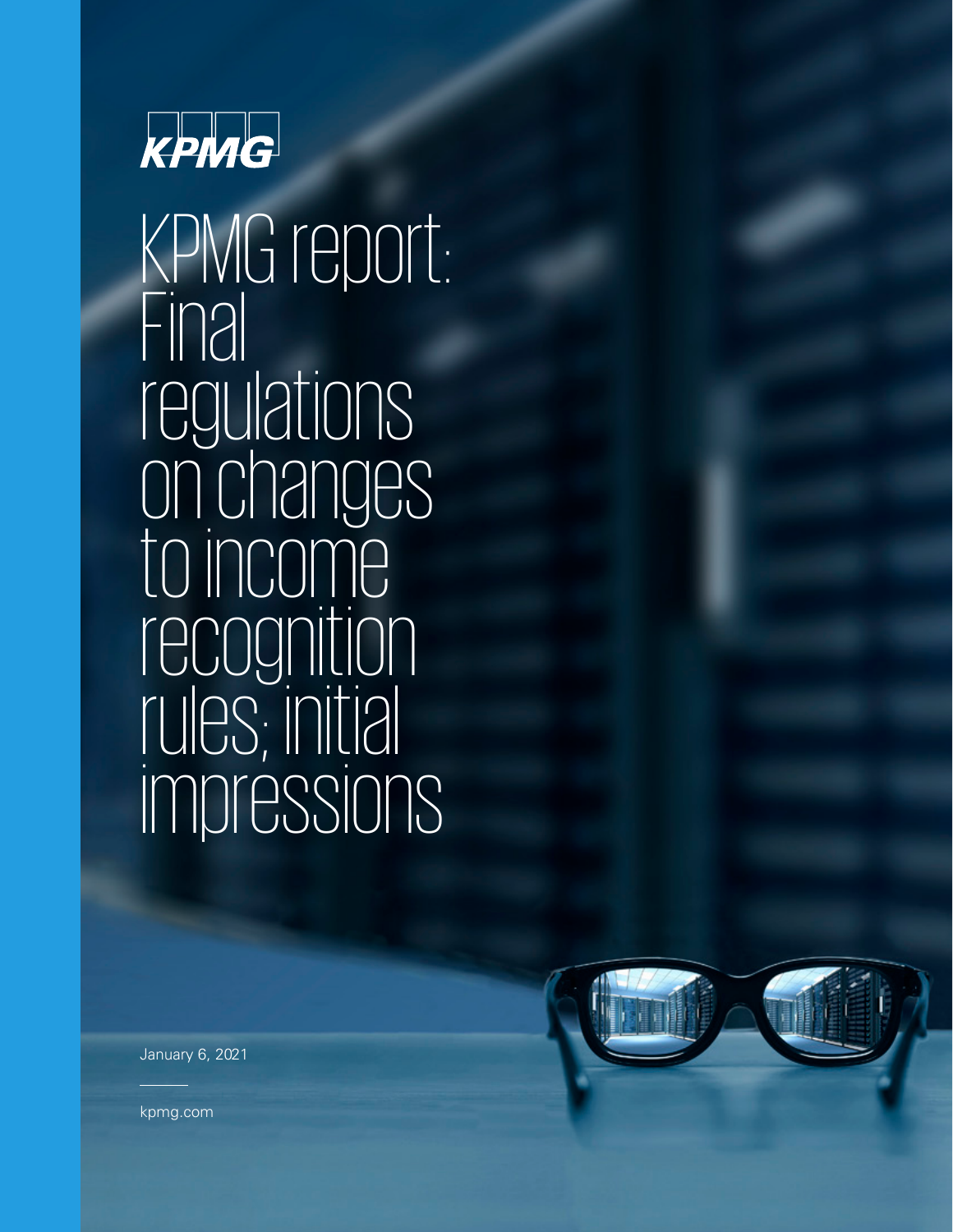## **Introduction**

Final regulations (T.D. 9941) under sections 451(b) and 451(c) addressing amendments made by the 2017 tax law (Pub. L. No. 115-97), or the legislation commonly referred to as the "Tax Cuts and Jobs Act" (TCJA), were published in today's edition of the Federal Register.

The IRS on December 21, 2020, posted to its website a version of these final regulations, and then the U.S. Treasury Department and IRS on December 30, 2020, released the "official" version of the final regulations for publication in the Federal Register.

The final regulations adopted regulations that were proposed in 2019, but with significant revisions to the proposed regulations.

The **[final regulations](https://www.govinfo.gov/content/pkg/FR-2021-01-06/pdf/2020-28653.pdf)** [PDF 481 KB] (54 pages as published in the Federal Register on January 6, 2021) include the following major sections:

- The first provides guidance regarding section 451(b), amending the "all events test" to require certain taxpayers to recognize income no later than the tax year in which the amount is included in revenue for financial accounting purposes.
- The second provides guidance regarding section 451(c), codifying the deferral method of accounting for certain advance payments. Section 451(c), as amended, largely codifies Rev. Proc. 2004-34, with which many taxpayers are already familiar, but makes certain changes to those rules as well. The preamble to the final regulations states that Rev. Proc. 2004-34 is now obsolete.

This report provides initial observations and a high-level summary of the final regulations. It is important to note that the final regulations are complex and will likely take some time for taxpayers to properly implement.

#### **Effective dates**

The final regulations under Reg. §§1.451-3 and 1.451-8 generally apply for tax years beginning on or after January 1, 2021. However, see Reg. §1.451-3(n)(2) for delayed effective dates for certain specified fees that are not specified credit card fees applying for tax years beginning on or after January 6, 2022.

The preamble to the final regulations indicates that, pursuant to section 7805(b)(7), taxpayers and their related parties, within the meaning of sections 267(b) and 707(b), may apply the final regulations, in their entirety and in a consistent manner, to a tax year beginning after December 31, 2017, and before January 1, 2021. However, the preamble to the final regulations clarifies that if taxpayers apply the final regulations to a tax year beginning before January 1, 2021, they must follow the rules for changes in method of accounting under section 446 and the applicable procedural guidance.

Concurrently with the publication of the proposed regulations in 2019, Treasury and the IRS issued section 16.12 of Rev. Proc. 2019-43, providing automatic consent to make accounting method changes to comply with section 451(b) and section 451(c) as well as to early adopt the proposed regulations under Prop. Reg. §§ 1.451-3 and 1.451-8. As of the date of this publication, Treasury and the IRS have not issued specific guidance for method changes under the final regulations. However, section 16.12 generally covers changes under sections 451(b) and 451(c) and appears broad enough to cover automatic changes to the final regulations under Reg. § 1.451-3 and 1.451-8. Thus, a taxpayer whose extended due date has not yet passed for a tax year may consider filing an automatic change to use the final regulations for that year. It should be noted that the waiver of the "five-year scope limitation" under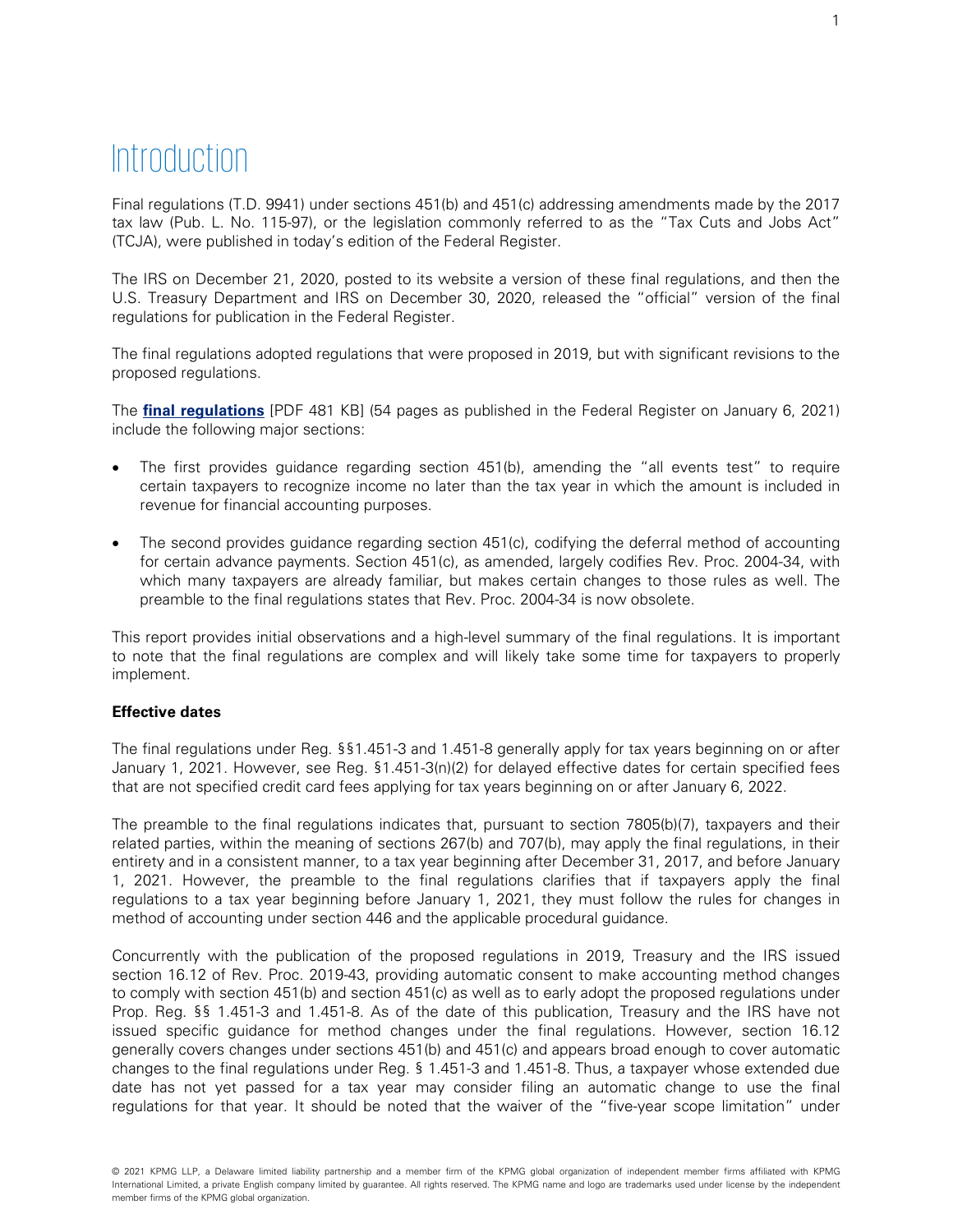section 16.12 of Rev. Proc. 2019-43 applies only for a taxpayer's first three tax years beginning after December 31, 2017.

## Contents

| --------- |  |
|-----------|--|
|           |  |
|           |  |
|           |  |
|           |  |
|           |  |
|           |  |
|           |  |
|           |  |
|           |  |
|           |  |
|           |  |
|           |  |
|           |  |
|           |  |
|           |  |

## <span id="page-2-0"></span>Section 451(b): AFS income inclusion rule

### <span id="page-2-1"></span>**Background**

Under section 451(a) and Reg. §1.451-1(a), an accrual basis taxpayer is required to recognize income in the year that all events have occurred that establish the right to receive the income and the amount of the income can be determined with reasonable accuracy. All events that fix the right to receive income generally occur when (1) the required performance occurs; (2) payment is due to the taxpayer; or (3) payment is received by the taxpayer, whichever happens earliest. See, for example, Rev. Rul. 84-31, 1984-1 C.B. 127. The 2017 TCJA modified the all events test by adding section 451(b), which provides that the all events test with respect to an item of gross income (or portion thereof) is deemed to be satisfied no later than the year in which that amount is taken into account as revenue on the taxpayer's applicable financial statement (AFS) for the reporting period.

Section 451(b)(4) also creates a conformity requirement with respect to contracts containing multiple "performance obligations." Under this rule, if the taxpayer must allocate a contract's transaction price among multiple performance obligations for book purposes, the taxpayer must make the same allocation among the same performance obligations for tax purposes. Mandating the same allocations for tax purposes promotes accuracy in matching the book inclusions for specific items of revenue with the corresponding gross income required to be accelerated for tax.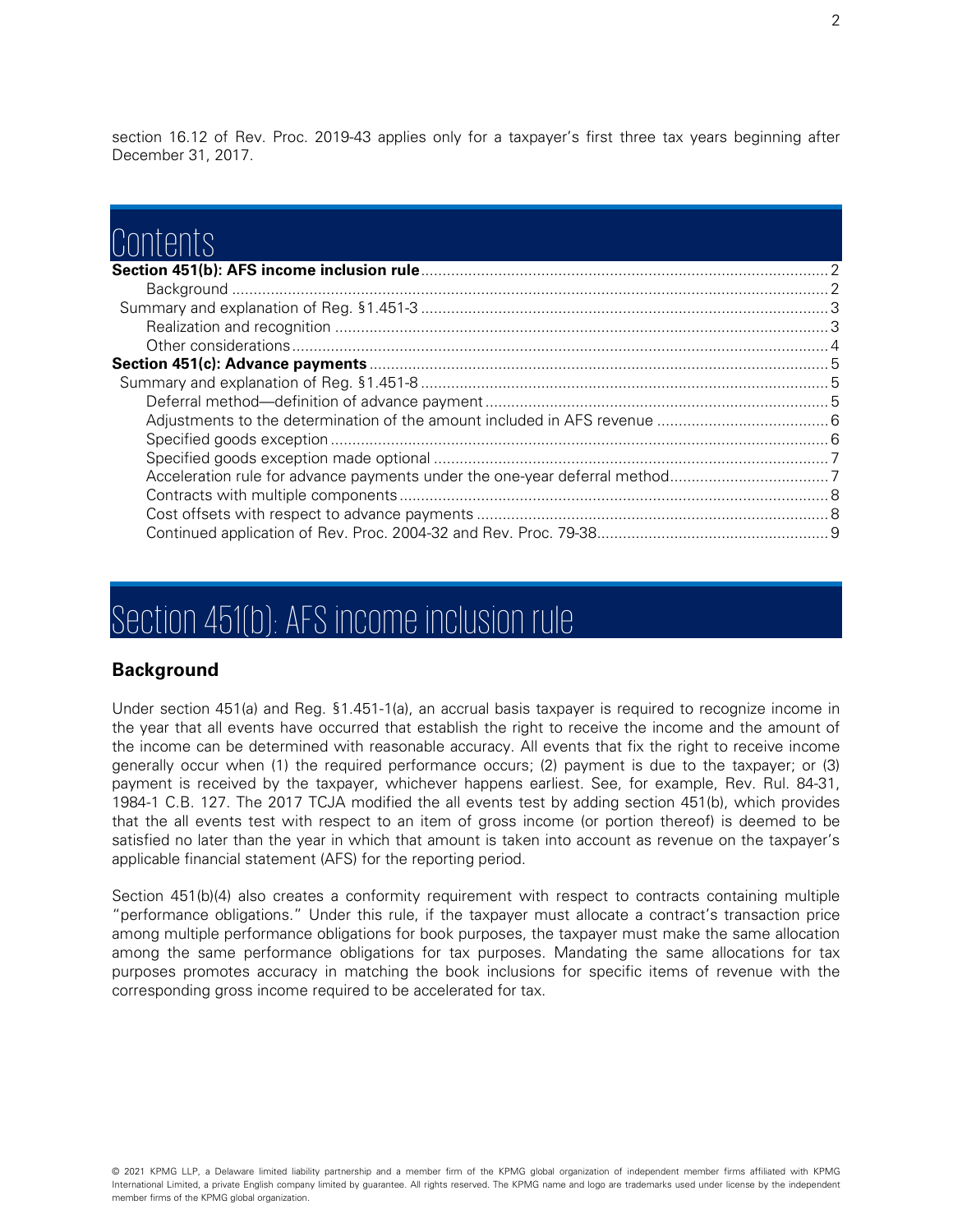### <span id="page-3-0"></span>Summary and explanation of Reg. §1.451-3

### <span id="page-3-1"></span>**Realization and recognition**

Footnote 872 of the Conference Report to the TCJA states that section 451(b) was not intended to revise the rules associated with when an item is realized for federal income tax purposes and does not require the recognition of income in situations where the federal income tax realization event has not taken place. See H.R. Rep. No. 115-466, at 428 fn. 872 (2017) (Conf. Rep.). The proposed regulations did not explicitly distinguish between the realization and recognition of income, but instead proposed a rule that amounts subject to the occurrence of future contingencies as of the end of the tax year were not subject to inclusion under section 451(b). The final regulations do not include the future contingencies rule as it existed in the proposed regulations and decline to use the amounts realized concept. Instead, the final regulations focus on the appropriate tax year of inclusion under a new standard called the "AFS income inclusion rule."

#### **AFS income inclusion rule**

Under the AFS income inclusion rule, the all events test under §1.451-1(a) is treated as met no later than when that item, or portion thereof, is "taken into account as AFS revenue." In determining when an item of gross income is "taken into account as AFS revenue," AFS revenue is reduced by amounts that the taxpayer **does not have an enforceable right to recover if the customer were to terminate the contract on the last day of the tax year** [emphasis added]. Whether a taxpayer has an enforceable right to recover amounts of AFS revenue is governed by the terms of the contract and applicable federal, state, or international law, and includes amounts recoverable in equity and liquidated damages. The AFS income inclusion rule applies only to taxpayers having an AFS for the entire tax year, determined on a year-by-year basis.

To reduce compliance burdens, the final regulations provide for an alternative method to the AFS income inclusion rule that allows a taxpayer to more closely align its tax and AFS methods. Under the "alternative AFS revenue method," a taxpayer does not reduce AFS revenue by amounts that the taxpayer lacks an enforceable right to recover if the customer were to terminate the contract on the last day of the tax year. The alternative AFS revenue method is a method of accounting and must be applied to all items of gross income in the trade or business that are subject to the AFS income inclusion rule.

Whether a taxpayer uses the AFS income inclusion rule or the alternative AFS revenue method, two adjustments must be made to AFS revenue in determining whether an item of gross income is taken in account as AFS revenue.

- The first adjustment requires the taxpayer to disregard any increase in the transaction price as a result of a significant financing component being included on the AFS. Under ASC 606, a significant financing component may be included in the AFS transaction price as a result of delays between payment and the transfer of control criteria and generally require imputed interest income and expense.
- The second adjustment requires the taxpayer to increase the transaction price if the AFS transaction price is reduced by (1) amounts that are cost of goods sold or liabilities that are required to be accounted for under other provisions of the Code, such as section 461, including liabilities for allowances, rebates, chargebacks, rewards issued in credit card and other transactions and other reward programs, and refunds (for example, estimated returns based on historic practice), regardless of when any such amount is incurred (Liability Amounts); or (2) amounts anticipated to be in dispute or anticipated to be uncollectable.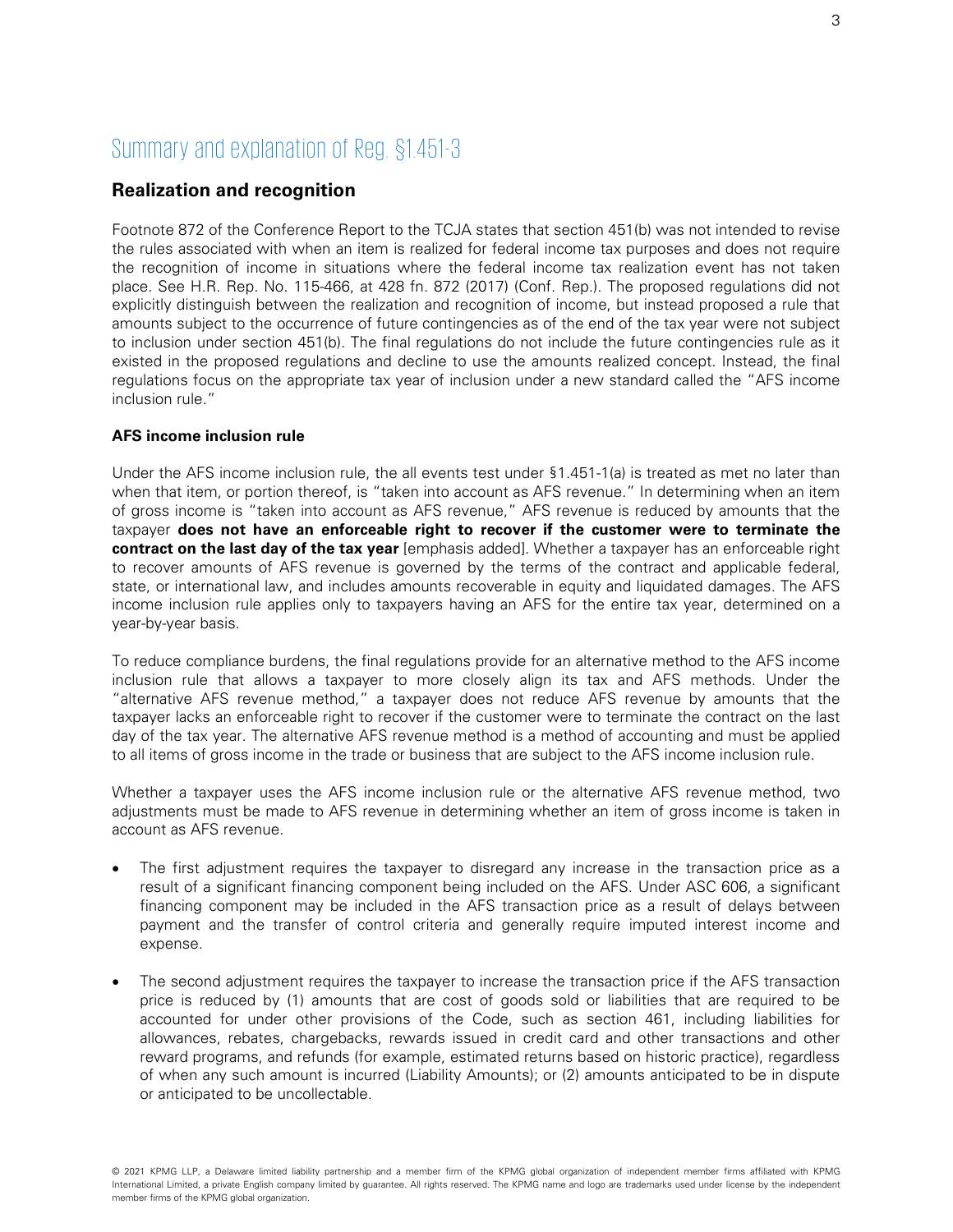It is important to note that the AFS income inclusion rule applies to the sale of goods. Under the proposed regulations, a taxpayer may have taken the position that section 451(b) did not apply to inventory sales because there was no amount realized until the sale took place, whether at title transfer, shipment, delivery, or acceptance. The final regulations make it clear that section 451(b) applies to inventory sales and that taxpayer may not rely on the amount realized concept to defer the recognition of revenue until the inventory is treated as sold. A taxpayer that is currently deferring the revenue and related cost of goods sold until the inventory is sold will have to change its method of accounting to comply with the final regulations. However, the final regulations alleviate the potentially harsh results of recognizing revenue from inventory sales prior to the sale date or receipt of payment by providing the "AFS cost offset method," as described below, to reduce the amount of revenue recognized under section 451(b).

### **AFS cost offset method**

Under the AFS cost offset method, a taxpayer may reduce gross income includible for a year prior to the year in which ownership of inventory transfers to the customer by reducing the amount of revenue it would otherwise be required to include under the AFS income inclusion rule by the "cost of goods in progress offset." The cost of goods in progress offset for each item of inventory for the tax year is calculated as (1) the cost of goods incurred through the last day of the tax year, (2) reduced by the cumulative cost of goods in progress offset amounts attributable to the items of inventory that were taken into account in prior tax years, if any. The cost of goods progress amount is determined for each item of inventory by applying a taxpayer's methods of accounting used for federal income tax purposes, including sections 263A and 471. However, the cost of goods in progress offset cannot reduce the AFS inventory inclusion amount for the item of inventory below zero. A taxpayer that defers revenue prior to the sale under the AFS cost offset method will generally include that revenue in the tax year in which ownership of the item of inventory is transferred to the customer.

The AFS cost offset method does not modify the rules for determining when costs are allocated to and included in inventory under sections 461, 471, and 263A. Thus, the AFS cost offset method applies only to reduce the amount of income included under the AFS income inclusion rule. Costs allocated to inventory will continue to be recovered through COGS in the year they are treated as sold in accordance with the taxpayer's inventory cost flow assumption. The AFS cost offset method is a method of accounting that must be applied to all items of income eligible for the AFS cost offset method in the taxpayer's trade or business. In addition, a taxpayer using the AFS cost offset method must also use the AFS cost offset method for advance payments under Reg. §1.451-8(e).

### <span id="page-4-0"></span>**Other considerations**

**Special methods of accounting**—The AFS income inclusion rule is inapplicable to any item of income for which the taxpayer uses a "special method of accounting." The proposed regulations provided a nonexclusive list of examples of special methods of accounting, including the installment method, long-term contract methods, the treatment of certain rental agreements under section 467, or specific methods of accounting for market discount and OID, other than certain specified fees. The final regulations retain the methods and add items to the list of special methods: (1) methods of accounting for notional principal contracts under Reg. §1.446-3, and (2) the timing rules for stripped bonds under section 1286.

**OID special methods of accounting**—Under the statute, the AFS income inclusion rule trumped the special accounting method rules for all forms of OID, including credit card fees and other types of loan fees. Unlike credit card fees, for which current recognition is generally required for financial reporting purposes, the AFS accounting methods generally treat other types of loan fees and discount as a yield adjustment that is recognized over time over the life of the debt instrument rather than upfront at the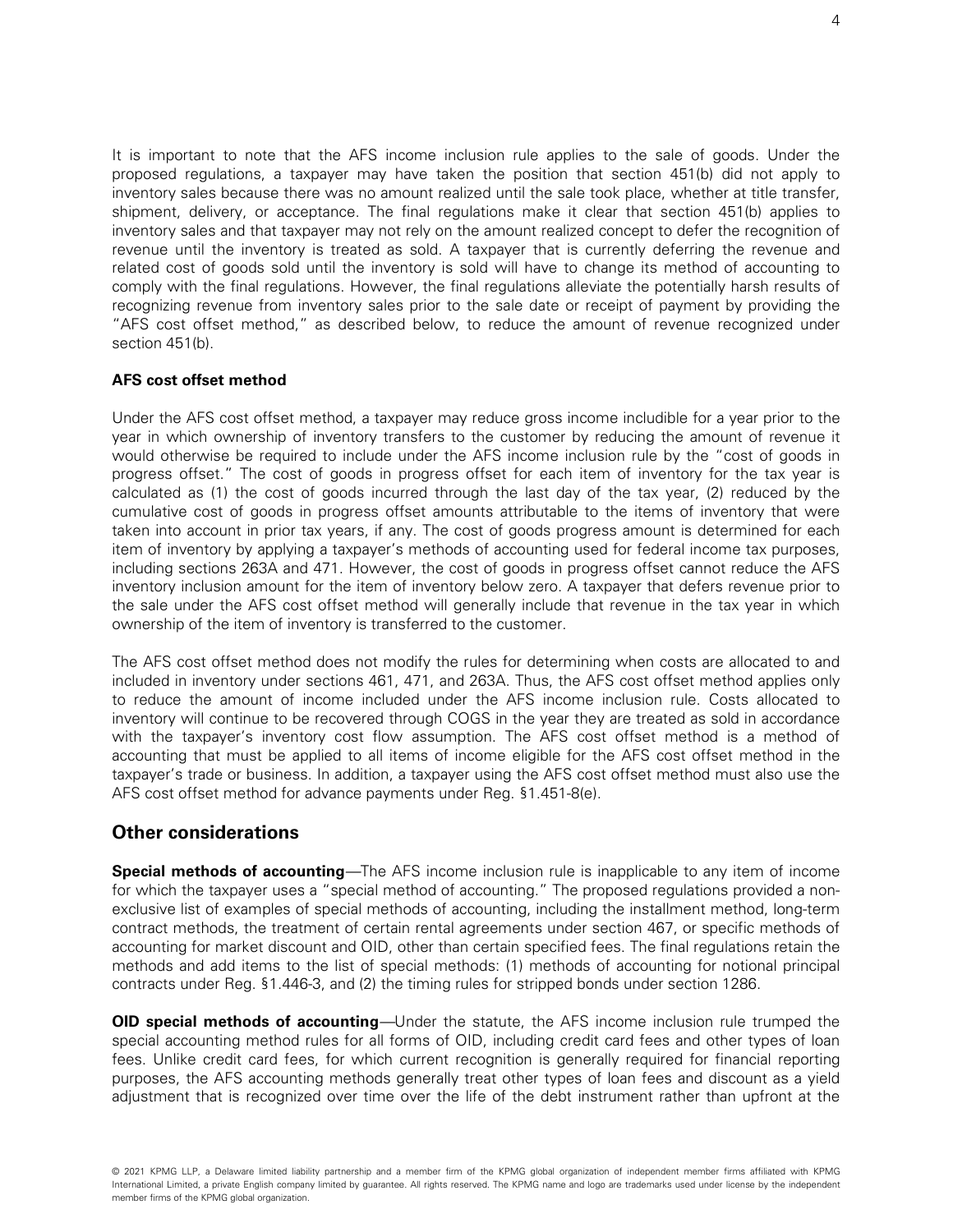time the loan closes. In recognition of the complexities that would result from differences in timing for fees that are recognized over time for both financial and tax purposes, the proposed and final regulations limit the AFS income inclusion rule to specified fees, which includes credit card fees and other fees that are not treated as a yield adjustment. As a result, taxpayers may continue to use a different OID method for tax purposes that may in some cases result in a longer deferral than the AFS method in the case of fees that are treated as a yield adjustment in the AFS.

The final regulations expand the scope of the OID exclusion to fees that may not be treated as a yield adjustment over the life of the instrument, but over a shorter period, such as a promotional discount, since these fees are still deferred in the AFS. Consistent with the delayed statutory effective date, the mandatory change to the current inclusion method for specified credit card fees applies for tax years beginning after December 31, 2018, with a six-year rather than four-year section 481(a) adjustment period, and for specified fees other than credit card fees the final regulations require the change to the current inclusion method for tax years beginning after the date that is one year after the date of publication of the final regulations in the Federal Register.

**Allocation of transaction price for special methods of accounting**—To determine the transaction price allocated to a performance obligation subject to a special method of accounting, the final regulations provide that the transaction price is first allocated to items of gross income subject to a special method of accounting, as determined under the special method of accounting. Prior to allocating the transaction price the taxpayer must reduce the transaction price in the amount of a significant financing component, if any, and increase the transaction price in the amount of any liability amounts or COGS adjustment made for AFS purposes. The residual amount is allocated to each performance obligation in accordance with Reg. §1.451-3.

**Definition of AFS**—The final regulations apply only to taxpayers having an AFS for the entire tax year. For this purpose, "AFS" is defined in order of priority to include such documents as Forms 10-K or other annual shareholder statements filed with the U.S. Securities and Exchange Commission (SEC); audited financial statements used for specific purposes; and financial statements other than tax returns filed with federal agencies other than the SEC or the IRS. AFS definitions are provided for both GAAP and IFRS taxpayers.

## <span id="page-5-0"></span>Section 451(c): Advance payments

The TCJA amended section 451 to add subsection (c), which essentially codified the deferral method of accounting for advance payments for goods and services under Rev. Proc. 2004-34, which is now obsolete. This rule permitted a one-year deferral beyond the year of receipt of certain advance payments. Treasury and the IRS have issued Reg. § 1.451-8 concerning advance payments for goods, services, and other items, which generally incorporates the language and rules as described in Rev. Proc. 2004-34.

### <span id="page-5-1"></span>Summary and explanation of Reg. §1.451-8

### <span id="page-5-2"></span>**Deferral method—definition of advance payment**

The final regulations—consistent with section 451(c)(1)(B)—provide that an accrual method taxpayer with an AFS who receives an advance payment may use the one-year deferral method. Under the deferral method, the taxpayer must include an advance payment in income in the year of receipt to the extent that it is included in revenue in its AFS, or to the extent the advance payment is earned in the case of a taxpayer without an AFS. Any remaining amount of the advance payment must be included in income in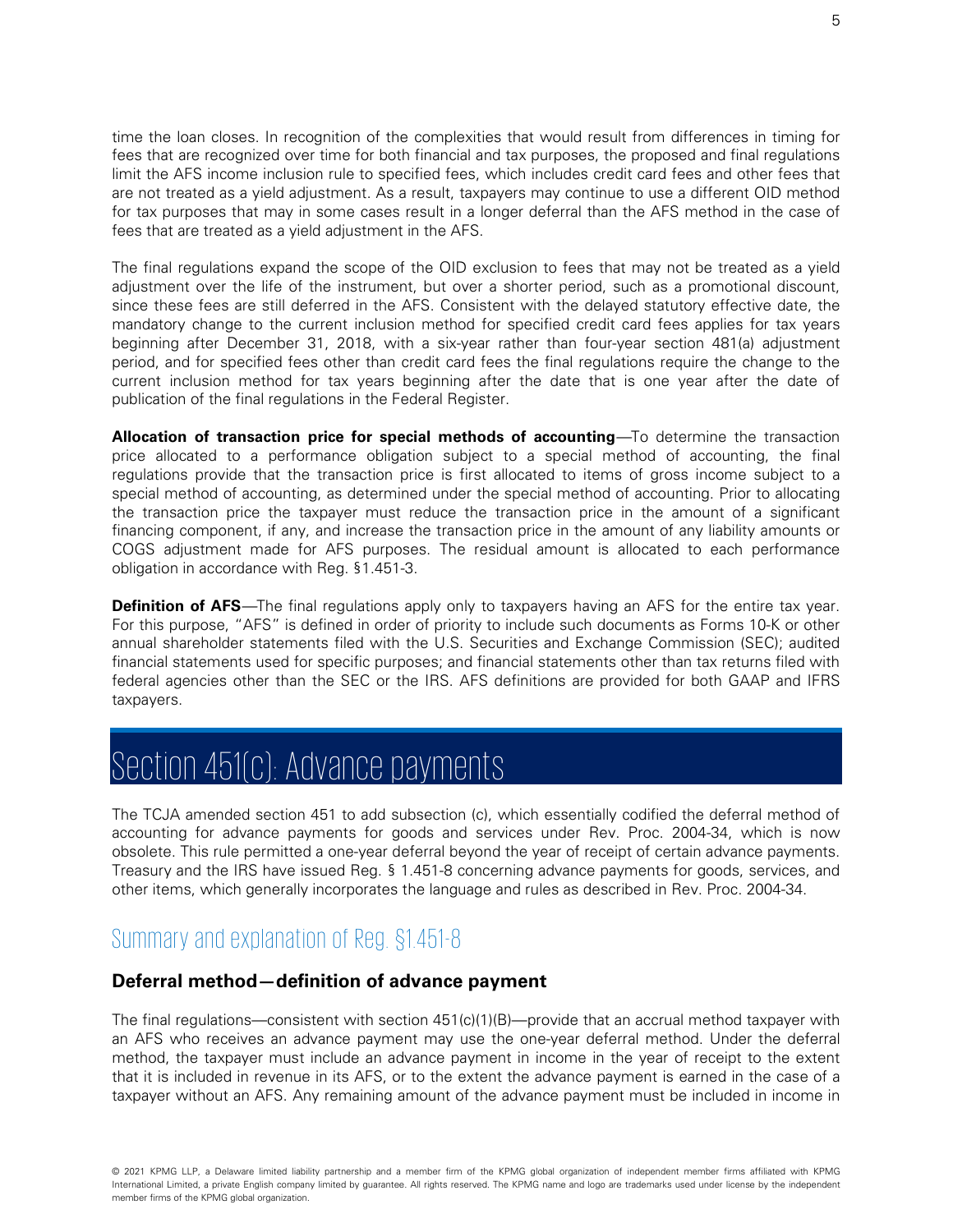the next tax year. If a taxpayer does not use the deferral method for an advance payment, the payment must be included in income in the year it is received or becomes due.

No changes were made to the definition of an advance payment in the final regulations. Note that if a type of payment is not an "advance payment" under the final regulations, the payment is subject to the default rules under section 451(b), and may be subject to inclusion upon receipt, or a later year in certain cases. For example, an advance payment of rental income is not an advance payment, but if the rental agreement is subject to the special method of accounting under section 467, the advance payment may be subject to inclusion in a later year based on a the rent allocation schedule in the rental agreement.

Section 451(c)(4) defines an advance payment as a payment for which (1) the full inclusion method in the year of receipt is a permissible method of accounting; (2) a portion of the advance payment is included in AFS revenues in a year subsequent to the year of receipt, and (3) the advance payment is for services, goods, or other items identified by the Secretary. The proposed and final regulations largely mirror the list of eligible items in Rev. Proc. 2004-34, with a few additions, and includes a payment for:

- Services;
- The sale of goods;
- The use, including by license or lease, of intellectual property;
- The occupancy or use of property if the occupancy or use is ancillary to the provision of services;
- The sale, lease, or license of computer software;
- Guaranty or warranty contracts ancillary to an item described above;
- Subscriptions in tangible or intangible format;
- Memberships in an organization;
- An eligible gift card sale;
- Any other payment identified by the Secretary of the Treasury or his delegate in published guidance; and
- Any combination of items described above.

### <span id="page-6-0"></span>**Adjustments to the determination of the amount included in AFS revenue**

The final regulations coordinate the determination of the amount of an advance payment deemed to be included in the AFS revenues under the deferral method with the determination of the transaction price for purposes of applying the AFS income inclusion rule under section 451(b). As a result, adjustments are required to add to AFS revenues amounts that reduced AFS revenues for anticipated liabilities (e.g., rebates and chargebacks), and subtract from AFS revenues amounts that increase AFS revenue for a significant financing component. This provision likely adds additional complexity to the deferral method in requiring taxpayers to make tax adjustments to the amount recognized on the taxpayer's AFS in the year of receipt.

### <span id="page-6-1"></span>**Specified goods exception**

An important exclusion from the definition of advance payment in the proposed and final regulations is the exception for advance payments for "specified goods" that are received two years or more before the tax year of the contractual delivery date. The final regulations define the "contractual delivery date" as the month and year of delivery listed in the written contract and "specified good" as a good for which: (1) the taxpayer does not have the goods of a substantially similar kind and in a sufficient quantity at the end of the tax year the upfront payment is received; and (2) the taxpayer recognizes all of the revenue from the sale of the good in its AFS in the year of delivery. Thus, a taxpayer that receives advance payments for specified goods must analyze the proper year for inclusion under the general principles of sections 451(a) and 451(b), unless, as discussed below, the taxpayer chooses to not apply the specified goods exception.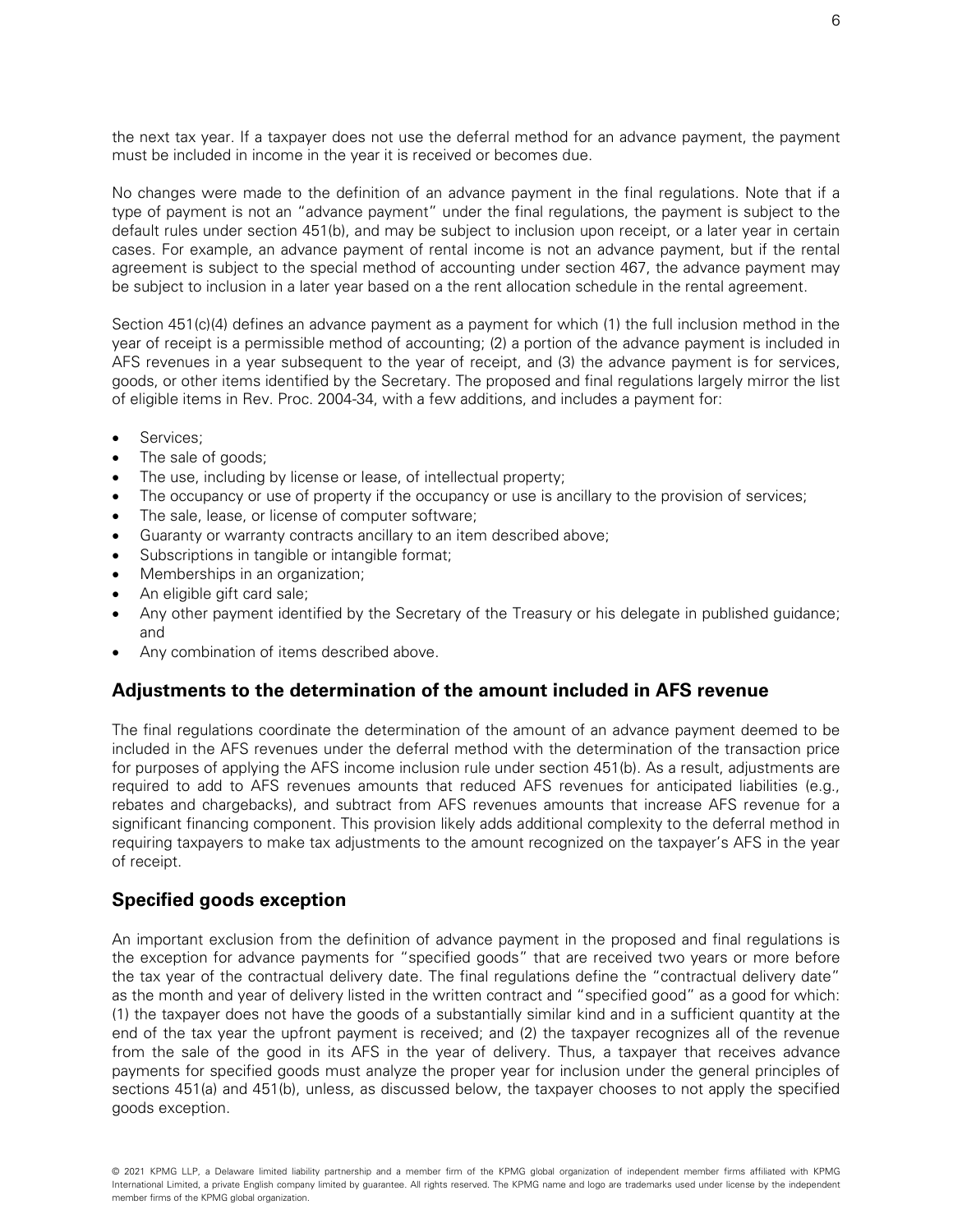The specified goods exception is expected to provide taxpayers an avenue to obtain a longer deferral period for advance payments subject to the rule, based on case law interpreting the all-events test. Many commentators considered the exception in the proposed regulations to be too narrowly drafted in comparison to prior authority and therefore requested that the contractual delivery date requirement be based on whether a contractual delivery date could be reasonably determined from the contract based on facts and circumstances or based on whether it is reasonably certain that the taxpayer's performance will in fact take place. The Treasury Department and IRS declined to broaden the rule in response to the comments and also declined to modify the rule to accommodate situations where the AFS inclusion for the goods is based on an over-time reporting method rather than reporting at the point in time of delivery. Requests to include in the exception payments for services that are integral to the sale of the specified goods was also rejected on the basis that it would lead to audit controversy and would be inconsistent with Congress's intent to override Reg. § 1.451-5.

The Treasury and IRS also declined commentator requests to illustrate the specified goods exception with additional examples, stating only that the effect of the exception is to subject the advance payments to the general accrual method of accounting rules including the all events test. Because the regulations implementing section 451(b) do not provide guidance on how the all events test applies in this instance, there will continue to be no regulatory guidance addressing the proper method of accounting and taxpayers will need to rely on the case law addressing the treatment of advance payments, which may lead to continued controversy.

### <span id="page-7-0"></span>**Specified goods exception made optional**

In response to comments, the final regulations reverse the rule in the proposed regulations and make the specified goods exception optional. The revised rule permits a taxpayer to opt out and use a new "specified good section 451(c) method" which provides the option to use the current inclusion method or a modified one-year deferral method. If the taxpayer uses the specified good section 451(c) method, the prepayment is generally deferred for one year; however, if a taxpayer also uses the advance payment cost offset method under Reg. §1.451-8(e) to account for such prepayments, a portion of the prepayment may be deferred until the year in which ownership of the good is transferred to the customer.

### <span id="page-7-1"></span>**Acceleration rule for advance payments under the one-year deferral method**

If a taxpayer uses the deferral method for advance payments, both the proposed and final regulations include a rule (identical to the rules in Rev. Proc. 2004-34) requiring acceleration of the income into the year of receipt under a specified number of circumstances, including: (1) if, in that tax year, the taxpayer either dies or ceases to exist in a transaction other than a transaction to which section 381(a) applies, or (2) if, and to the extent that, in that tax year, the taxpayer's obligation for the advance payments is satisfied or otherwise ends other than in a transaction to which section 381(a) applies or in a section 351(a) transfer between members of a consolidated group and the transferee adopts the deferral method. With respect to the requirement to accelerate when "the taxpayer's obligation for the advance payment is satisfied," the intent is to prevent the possibility that income from the advance payment is deferred until a tax year later than when the income otherwise would have been earned and recognized in the absence of an advance payment, notwithstanding that the revenue from the advance payment is deferred in the AFS. The regulations illustrate this with an example in which a travel agent receives and thus fully earns a commission in the tax year when a customer purchases and airline ticket but includes the commission in its AFS in the subsequent year when the customer uses the ticket for a flight.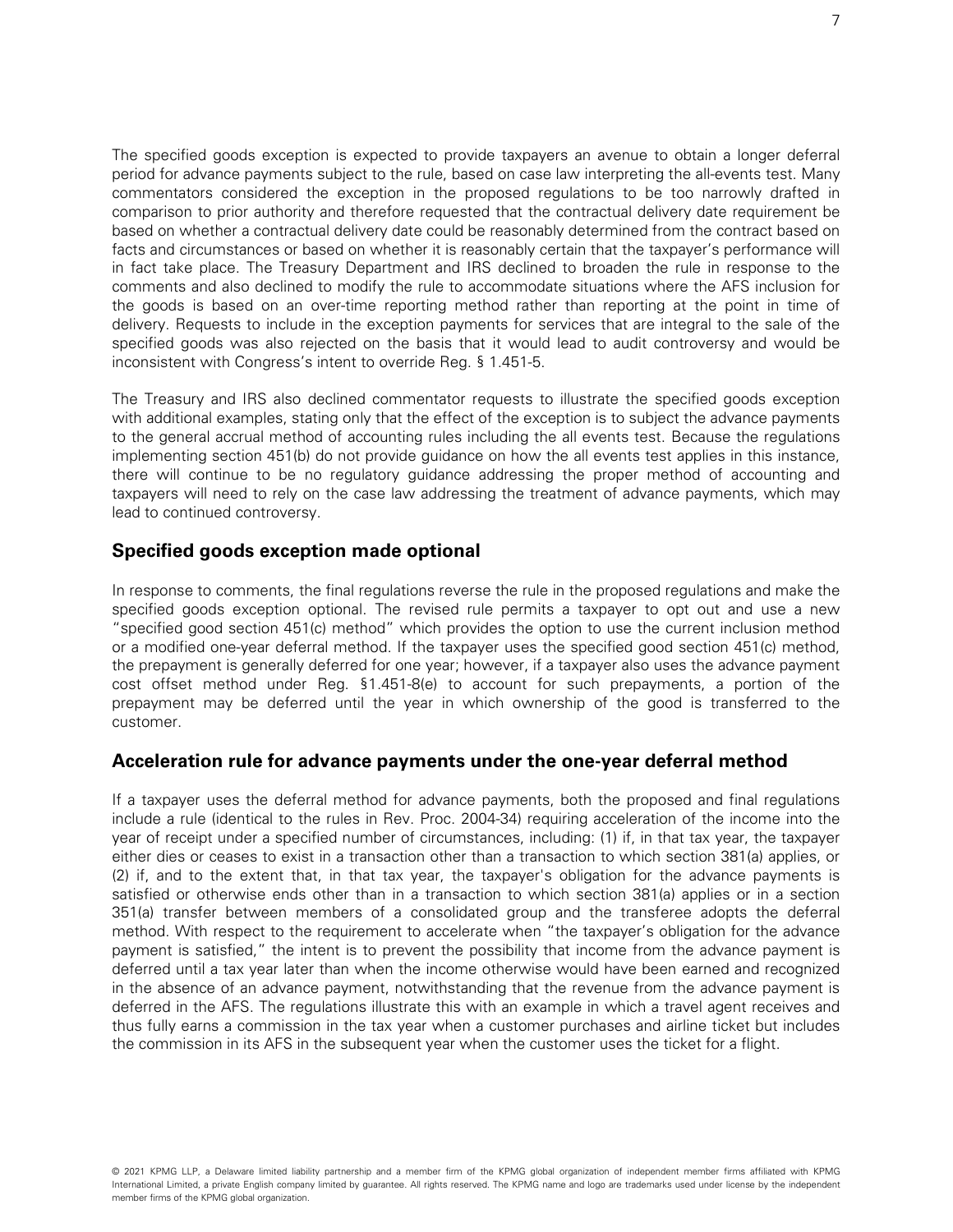### <span id="page-8-0"></span>**Contracts with multiple components**

Section 451(c)(4) provides that rules similar to those in section 451(b)(4), which allocate transaction price among multiple performance obligations, apply in the advance payment context. The final regulations clarify that advance payments received under a contract with multiple performance obligations are allocated to the corresponding items of gross income in the same manner that the payments are allocated to the performance obligations in the taxpayer's AFS. The rule for taxpayers without an AFS remains unchanged from the proposed regulations, i.e., allocation based on objective criteria.

Similarly, the final regulations provide that if a contract with a customer includes items of gross income subject to a special method of accounting (e.g., long term contracts under section 460) and items of gross income subject to the advance payment rules, and the taxpayer receives an allocable payment, then the taxpayer must determine the portion of the payment allocable to the various items of gross income based on objective criteria; an allocation is first to the items subject to the special method of accounting, with the residual amount treated as subject to section 451. A similar allocation rule applies to taxpayers using the non-AFS deferral method.

### <span id="page-8-1"></span>**Cost offsets with respect to advance payments**

The proposed regulations did not provide for an offset for costs attributable to advance payments. Under prior law, there was such a cost offset only in limited circumstances under Reg. §1.451-5 and not at all under Rev. Proc. 2004-34. Treasury and IRS considered comments on the proposed regulations and determined that a cost offset based on estimates of future costs would be inappropriate, but agreed with comments suggesting that taxpayers should be afforded the flexibility of applying an offset for costs incurred against advance payments for the future sale of inventory. The final regulations accordingly provide that a taxpayer determines the amount of an advance payment that is included in gross income for the tax year by reducing the amount that would otherwise be included in gross income for such tax year under the taxpayer's full inclusion method or deferral method by the cost of goods related to the item of inventory, the "cost of goods in progress offset." The portion of any advance payment that is so offset is deferred and generally included in gross income in the tax year in which ownership of the item of inventory is transferred to the customer.

Specifically, the final regulations provide that the cost of goods in progress offset is calculated as the cost of goods incurred through the last day of the tax year, reduced by the cumulative offset amounts in prior tax years, if any. However, the offset cannot reduce the advance payment inventory inclusion amount for the tax year below zero. Furthermore, the offset attributable to one item of inventory cannot reduce the inclusion amount attributable to a separate item of inventory. Any incurred costs that are not used to offset an advance payment because they are subject to limitation are considered when the taxpayer determines the offset in a subsequent tax year. In addition, the offset does not apply to an inclusion resulting from the acceleration rules concerning cessation of the trade or business or cessation of the taxpayer's deferred revenue obligation, while any advance payments previously deferred by way of an offset in a prior year are accelerated under such rules.

A taxpayer must calculate its cost of goods in progress offset by reference to all costs that the taxpayer has permissibly incurred, capitalized, and allocated to items of inventory under its methods of accounting, but may not consider costs that are not properly capitalized under such method. Sections 461, 471, and 263A are given full effect; thus, estimates of future costs are not permitted, and any incurred costs that are properly allocable to the inventory at issue must be so allocated. For a sale of a gift card or customer reward program points, no offset is permitted. The advance payment cost offset method is a method of accounting that applies to all advance payments received by a trade or business for items of inventory that satisfy the regulatory criteria. If a taxpayer chooses to use the advance payment cost offset method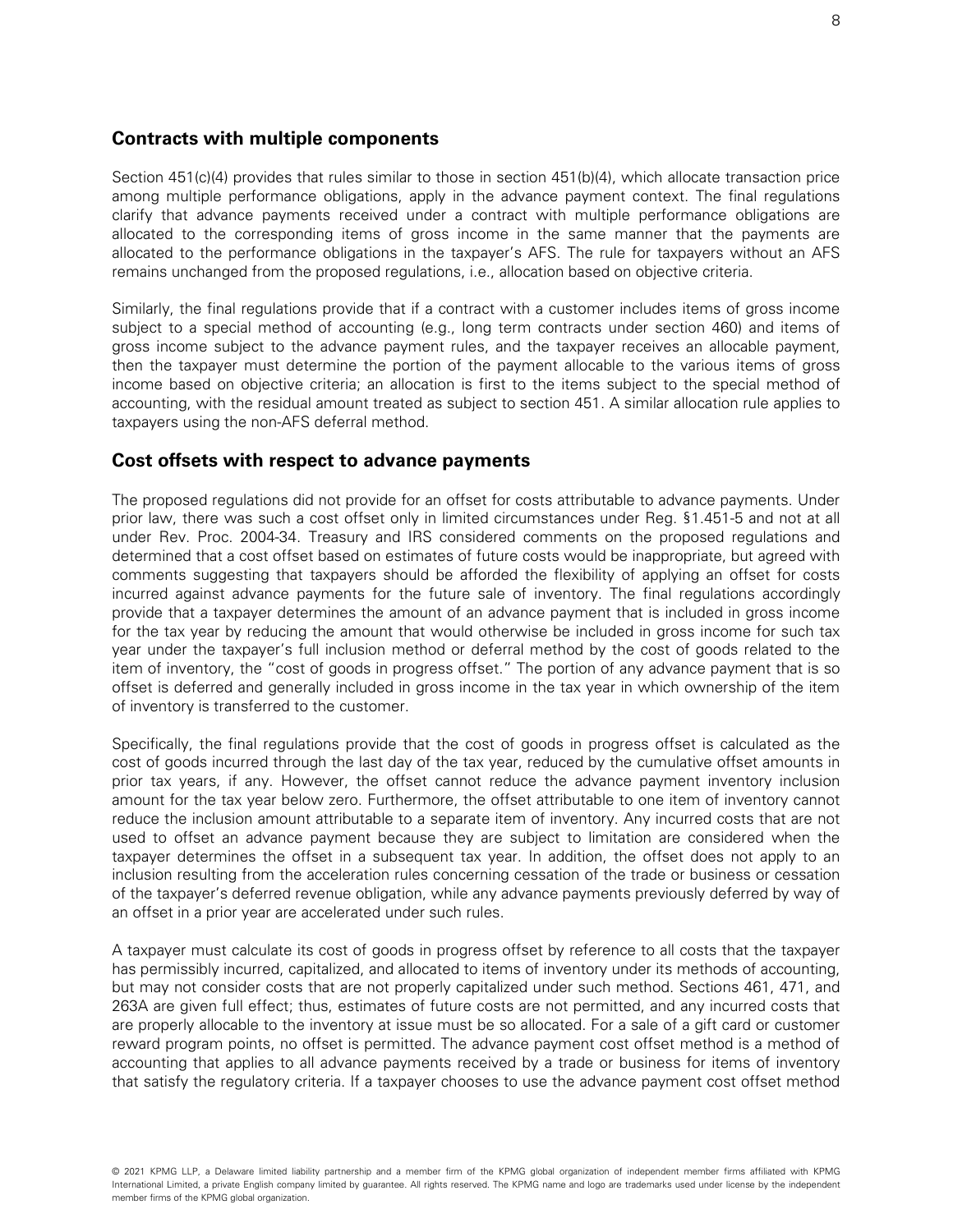for a trade or business, it must also use the AFS cost offset method (discussed above), and coordination between these methods is provided in the preamble to today's final regulations (T.D. 9941).

### <span id="page-9-0"></span>**Continued application of Rev. Proc. 2004-32 and Rev. Proc. 79-38**

Rev. Proc. 2004-32, 2004-1 C.B. 988, allows an accrual method taxpayer to account for income from credit card annual fees ratably over the period covered by the fees. Rev. Proc. 79-38, 1979-2 C.B. 501, generally allows accrual method manufacturers, wholesalers, and retailers of motor vehicles or other durable goods to include a portion of an advance payment related to the sale of a multi-year service warranty contract in gross income over the life of the service warranty obligation. The preamble to T.D. 9941 clarifies that both of these revenue procedures remain effective after the enactment of section 451(c) and may be relied upon after promulgation of the final regulations.